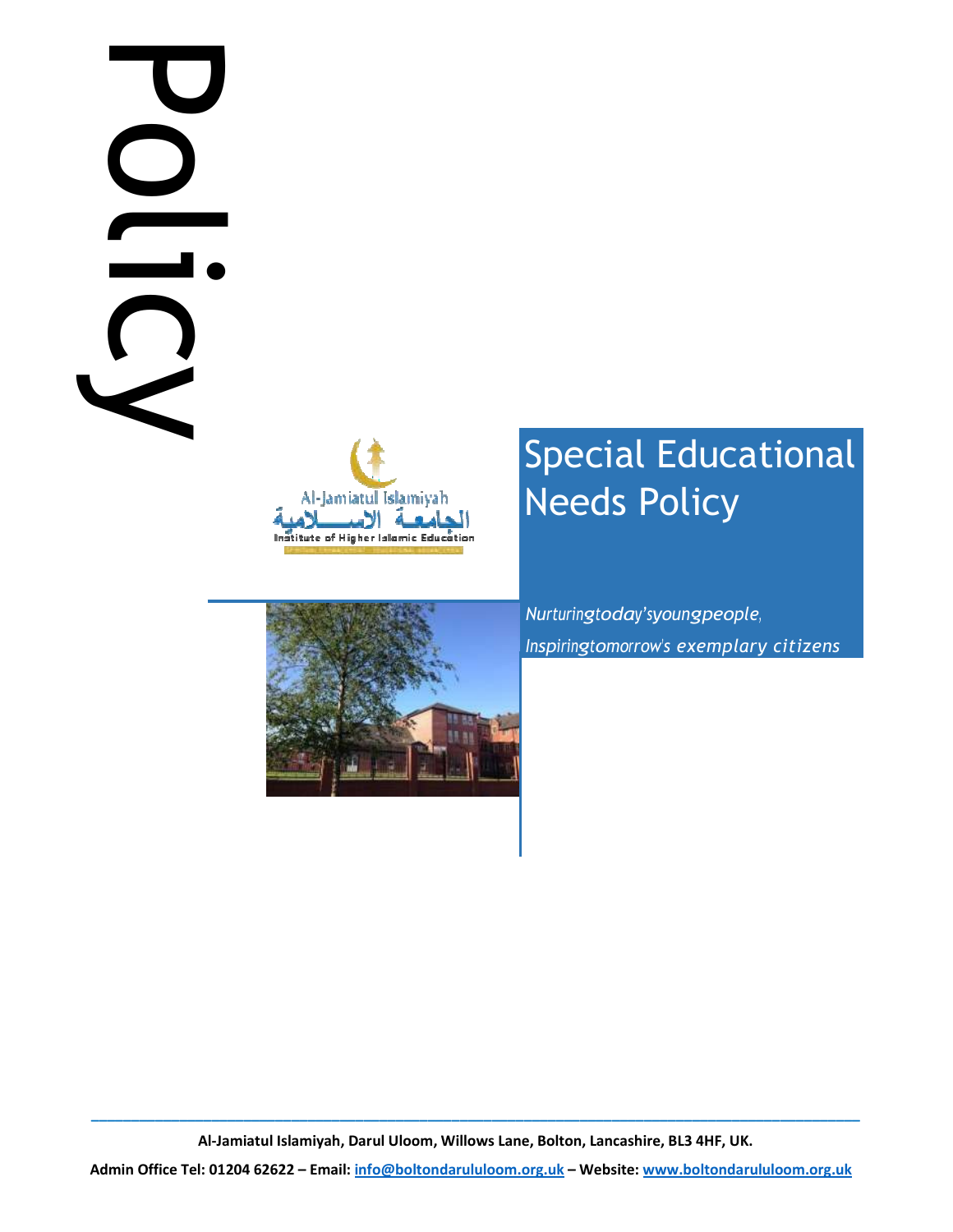# Document Control

| <b>Date of Last Review</b> | <b>APRIL 2021</b>               |
|----------------------------|---------------------------------|
| <b>Reviewed By</b>         | <b>Trust Board</b>              |
| <b>Approved by</b>         | <b>Chair of Governors'</b>      |
| <b>Review Period</b>       | 2 Years or as and when required |
| <b>Version</b>             | $\overline{\mathbf{2}}$         |
| <b>Date of Next Review</b> | <b>APRIL 2023</b>               |

\_\_\_\_\_\_\_\_\_\_\_\_\_\_\_\_\_\_\_\_\_\_\_\_\_\_\_\_\_\_\_\_\_\_\_\_\_\_\_\_\_\_\_\_\_\_\_\_\_\_\_\_\_\_\_\_\_\_\_\_\_\_\_\_\_\_\_\_\_\_\_\_\_\_\_\_\_\_\_\_\_\_\_\_\_\_\_\_\_\_\_\_\_\_\_\_\_\_\_\_\_\_\_\_\_\_\_\_\_\_\_\_\_\_\_\_\_\_\_\_\_\_\_\_\_\_\_\_\_\_\_\_\_\_\_\_\_\_\_\_\_\_\_\_\_\_\_\_\_\_\_\_\_\_\_\_\_\_\_\_\_\_\_\_\_\_\_\_\_\_\_\_\_\_\_\_\_\_\_\_\_\_\_\_\_\_\_\_\_\_\_\_\_\_\_\_\_\_\_\_\_\_\_\_\_\_\_\_\_\_\_\_\_\_\_\_\_\_\_\_\_\_\_\_\_\_\_\_\_\_\_\_\_\_\_\_\_\_\_\_\_\_\_\_\_\_\_\_\_\_\_\_\_\_\_\_\_\_\_\_\_\_\_\_\_\_\_\_\_\_\_\_\_\_\_\_\_\_\_\_\_\_\_\_\_\_\_\_\_\_\_\_\_\_\_\_\_\_\_\_\_\_\_\_\_\_\_\_\_\_\_\_\_\_\_\_\_\_\_\_\_\_\_\_\_\_\_\_\_\_\_\_\_\_\_\_\_\_\_\_\_\_\_\_\_\_\_\_\_\_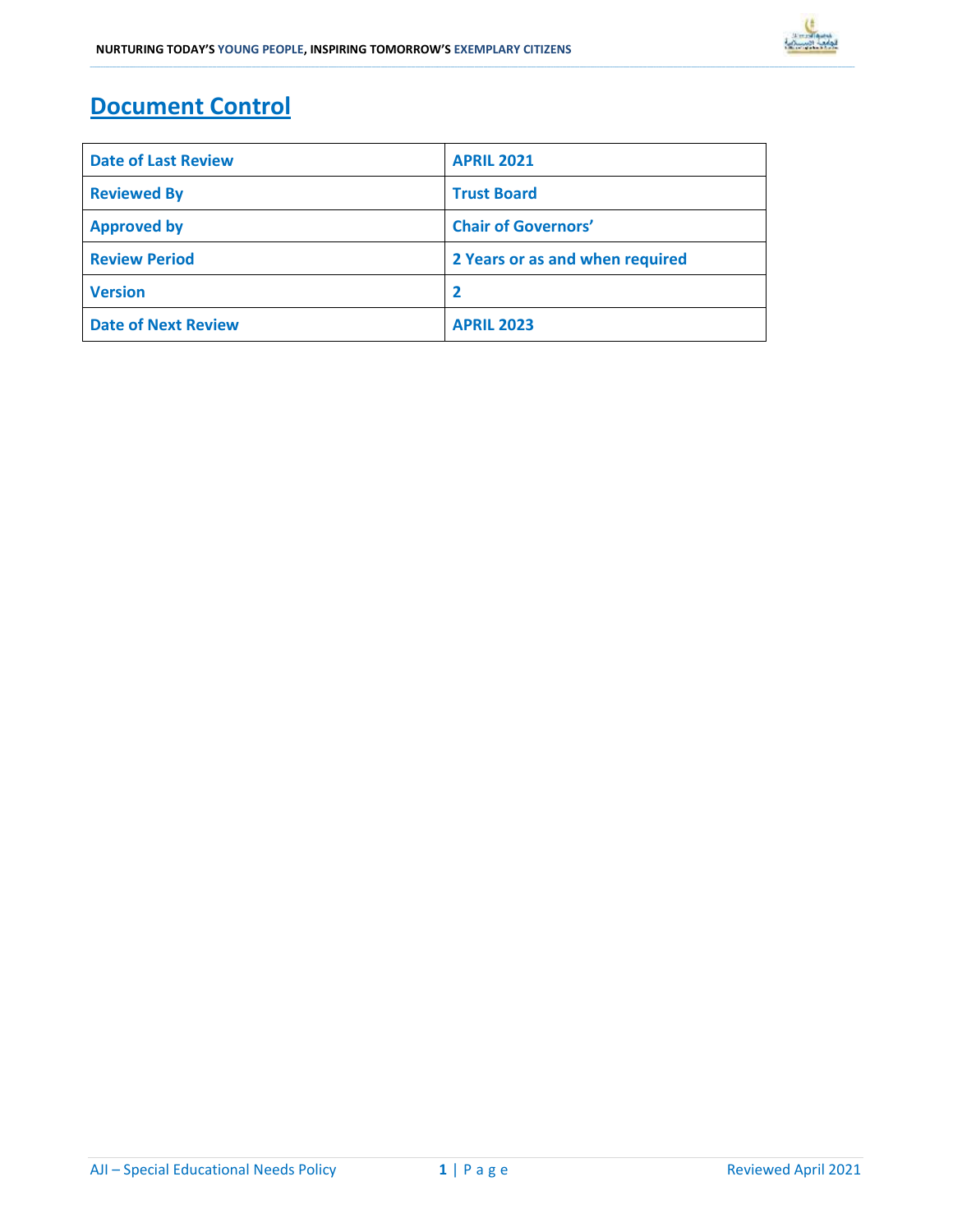

## **Contents**

| <b>SECTION 1</b> | <b>POLICY STATEMENT</b>        | <b>PAGE 3</b> |
|------------------|--------------------------------|---------------|
| <b>SECTION 2</b> | <b>SPECIAL NEEDS PROCEDURE</b> | <b>PAGE 3</b> |

\_\_\_\_\_\_\_\_\_\_\_\_\_\_\_\_\_\_\_\_\_\_\_\_\_\_\_\_\_\_\_\_\_\_\_\_\_\_\_\_\_\_\_\_\_\_\_\_\_\_\_\_\_\_\_\_\_\_\_\_\_\_\_\_\_\_\_\_\_\_\_\_\_\_\_\_\_\_\_\_\_\_\_\_\_\_\_\_\_\_\_\_\_\_\_\_\_\_\_\_\_\_\_\_\_\_\_\_\_\_\_\_\_\_\_\_\_\_\_\_\_\_\_\_\_\_\_\_\_\_\_\_\_\_\_\_\_\_\_\_\_\_\_\_\_\_\_\_\_\_\_\_\_\_\_\_\_\_\_\_\_\_\_\_\_\_\_\_\_\_\_\_\_\_\_\_\_\_\_\_\_\_\_\_\_\_\_\_\_\_\_\_\_\_\_\_\_\_\_\_\_\_\_\_\_\_\_\_\_\_\_\_\_\_\_\_\_\_\_\_\_\_\_\_\_\_\_\_\_\_\_\_\_\_\_\_\_\_\_\_\_\_\_\_\_\_\_\_\_\_\_\_\_\_\_\_\_\_\_\_\_\_\_\_\_\_\_\_\_\_\_\_\_\_\_\_\_\_\_\_\_\_\_\_\_\_\_\_\_\_\_\_\_\_\_\_\_\_\_\_\_\_\_\_\_\_\_\_\_\_\_\_\_\_\_\_\_\_\_\_\_\_\_\_\_\_\_\_\_\_\_\_\_\_\_\_\_\_\_\_\_\_\_\_\_\_\_\_\_\_